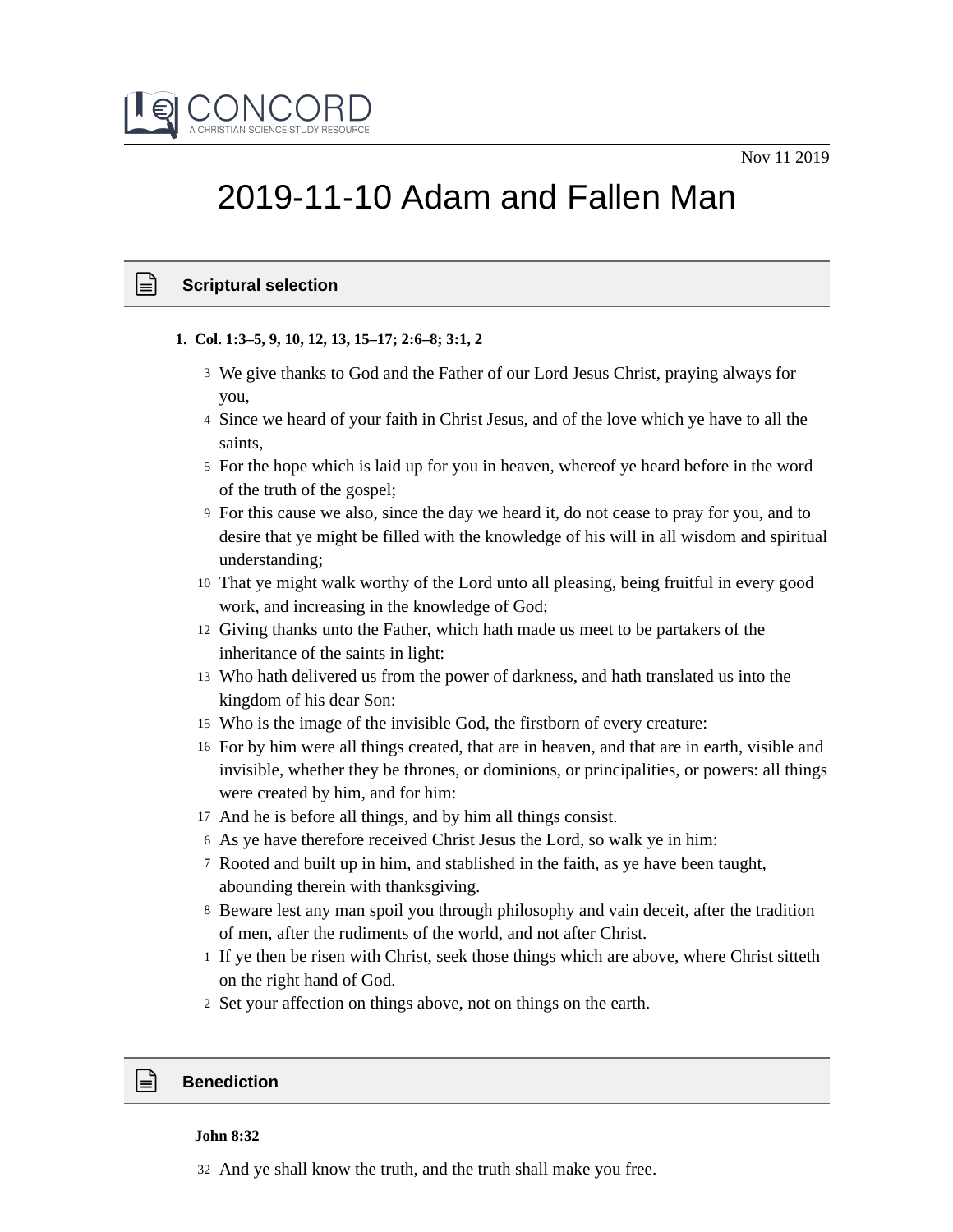# **Hymns**

#### **1. Hymn. 451**

Blest Christmas morn, though murky clouds Pursue thy way, Thy light was born where storm enshrouds Nor dawn nor day!

Dear Christ, forever here and near, No cradle song, No natal hour and mother's tear, To thee belong.

Thou God-idea, Life-encrowned, The Bethlehem babe — Beloved, replete, by flesh embound — Was but thy shade!

Thou gentle beam of living Love, And deathless Life! Truth infinite, — so far above All mortal strife,

Or cruel creed, or earth-born taint: Fill us today With all thou art — be thou our saint, Our stay, alway.

#### **2. Hymn. 14**

Arise, arise and shine, On thee hath dawned the day; God is thy sun, and Christ thy light, Be thou a steadfast ray.

Sing praise, O waking heart, For all thy God hath wrought; For Truth's clear light on thee hath shone, And purified thy thought.

No more shall sin and wrong Obscure the light divine, For God hath given thee His Son, And lo, all things are thine.

Arise, arise and shine, Uplift thee from the sod,